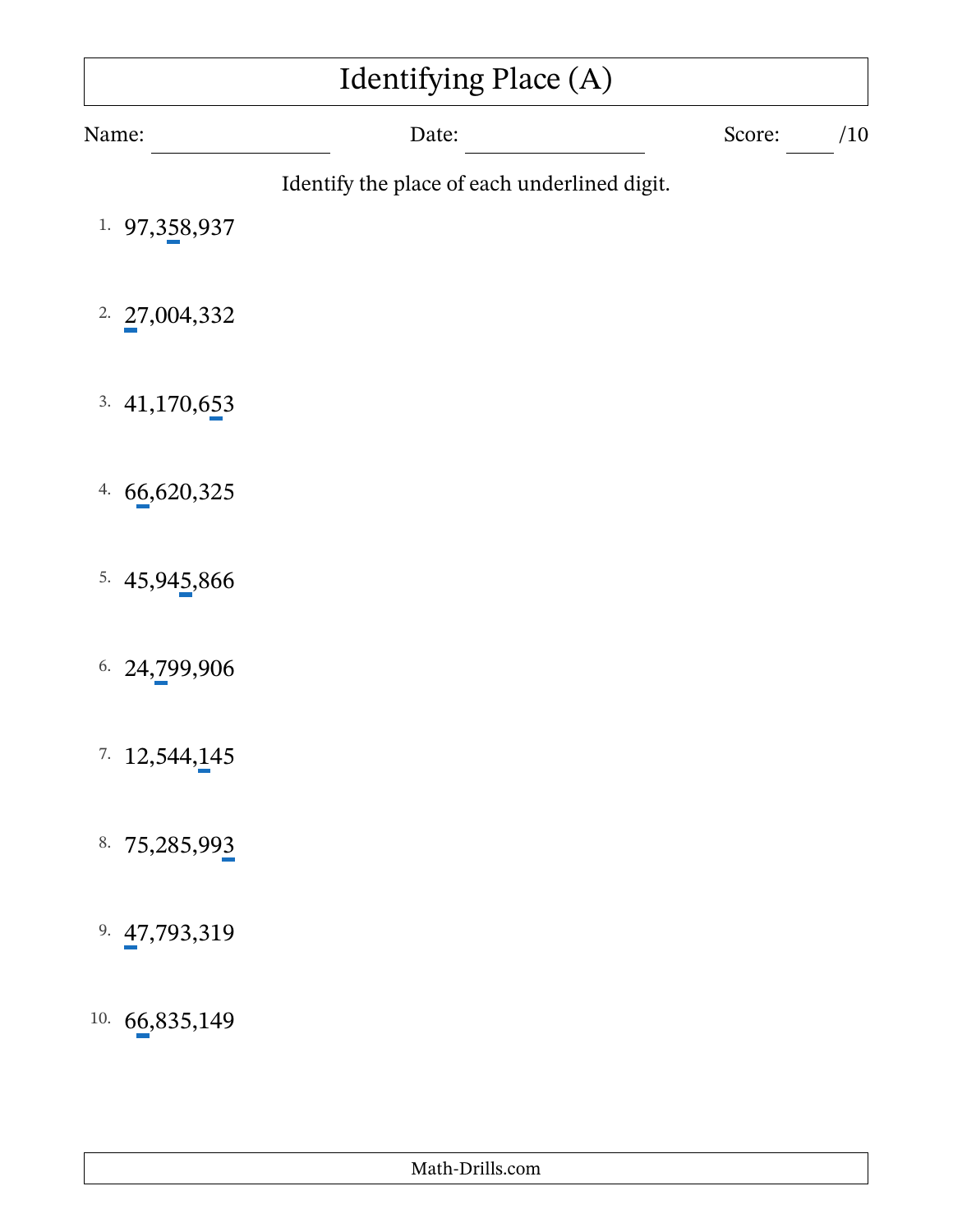# Identifying Place (A) Answers

Name: Date: Date: Score: /10

- 1. 97,358,937 5 is in the ten thousands place.
- 2. 27,004,332 2 is in the ten millions place.
- 3. 41,170,653 5 is in the tens place.
- 4. 66,620,325 6 is in the millions place.
- 5. 45,945,866 5 is in the thousands place.
- 6. 24,799,906 7 is in the hundred thousands place.
- $7. 12,544,145$ 1 is in the hundreds place.
- 8. 75,285,993 3 is in the ones place.
- 9. 47,793,319 4 is in the ten millions place.
- 10. 66,835,149 6 is in the millions place.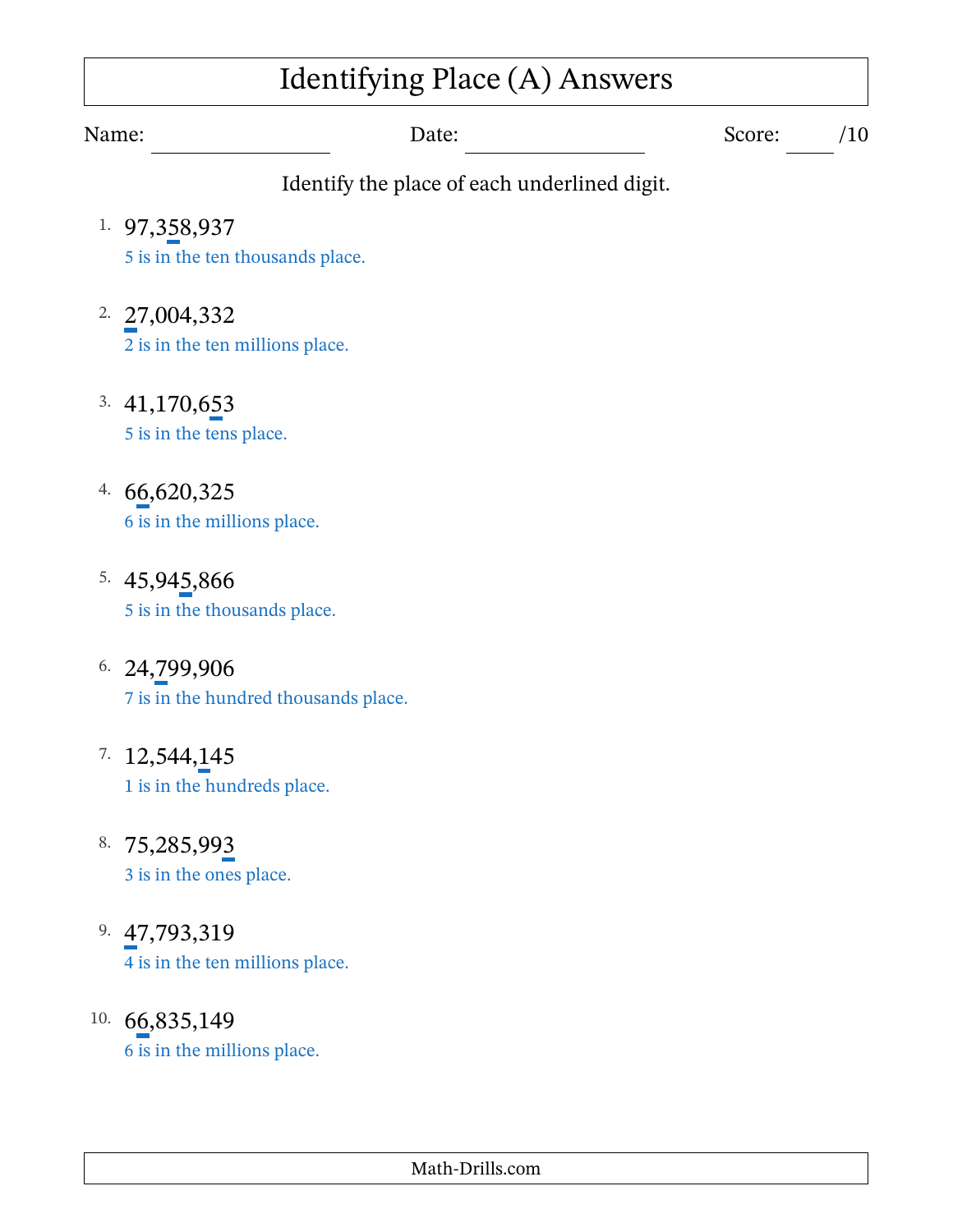| Identifying Place (B) |                                              |        |     |  |
|-----------------------|----------------------------------------------|--------|-----|--|
| Name:                 | Date:                                        | Score: | /10 |  |
|                       | Identify the place of each underlined digit. |        |     |  |
| 1. $47,137,941$       |                                              |        |     |  |
| 2.80,350,573          |                                              |        |     |  |
|                       |                                              |        |     |  |
| 3.60,245,611          |                                              |        |     |  |
| 4. 22,054,099         |                                              |        |     |  |
|                       |                                              |        |     |  |
| 5. $40,444,128$       |                                              |        |     |  |
| 6. $40,810,482$       |                                              |        |     |  |
|                       |                                              |        |     |  |
| 7.77,651,458          |                                              |        |     |  |
| 8. 84, 333, 984       |                                              |        |     |  |
|                       |                                              |        |     |  |
| 9. 57,770,933         |                                              |        |     |  |
| 10. 78,855,434        |                                              |        |     |  |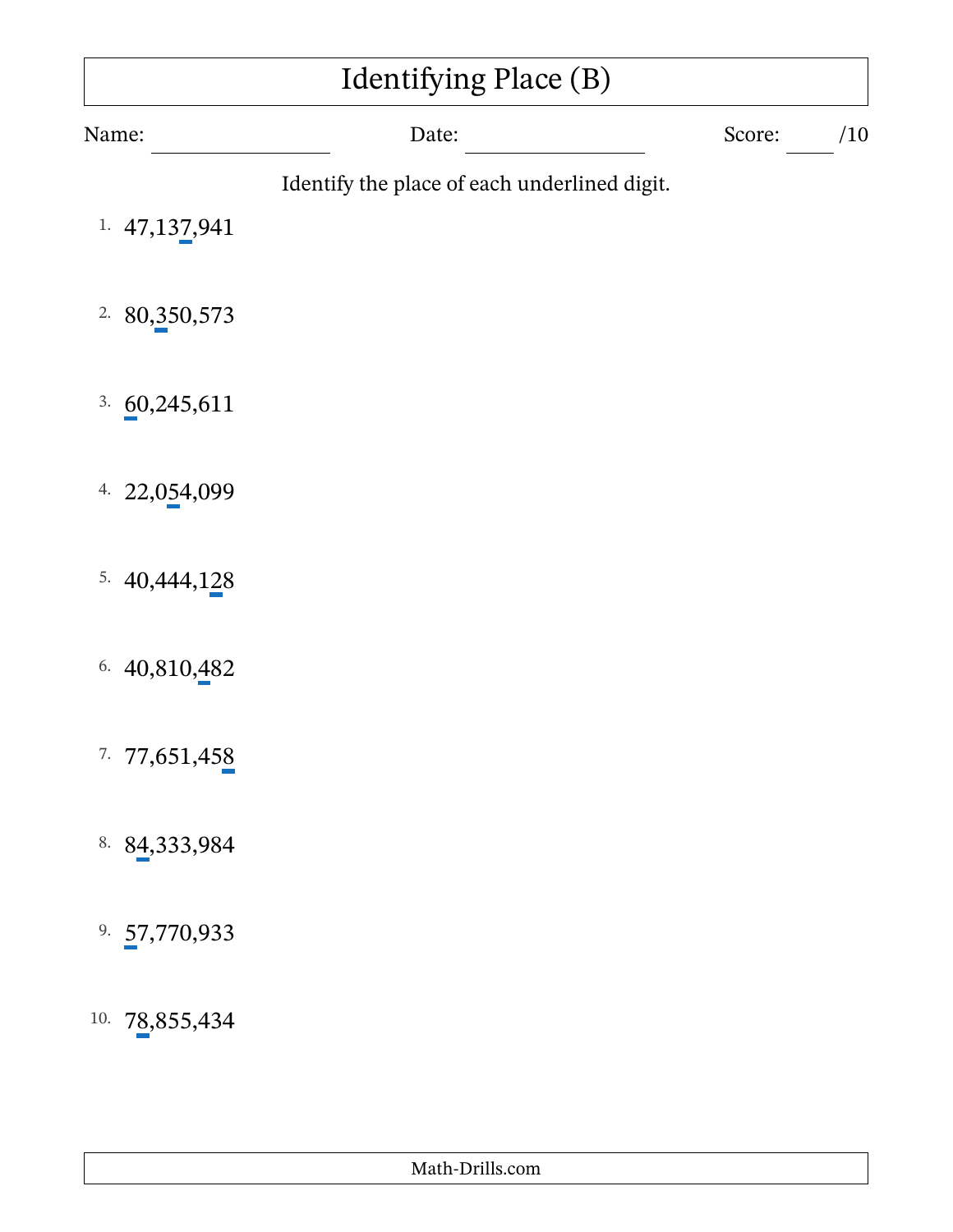### Identifying Place (B) Answers

Name: Date: Date: Score: /10

- 1. 47,137,941 7 is in the thousands place.
- 2. 80,350,573 3 is in the hundred thousands place.
- 3. 60,245,611 6 is in the ten millions place.
- 4. 22,054,099 5 is in the ten thousands place.
- 5. 40,444,128 2 is in the tens place.
- 6. 40,810,482 4 is in the hundreds place.
- 7. 77,651,458 8 is in the ones place.
- 8. 84,333,984 4 is in the millions place.
- 9. 57,770,933 5 is in the ten millions place.
- 10. 78,855,434 8 is in the millions place.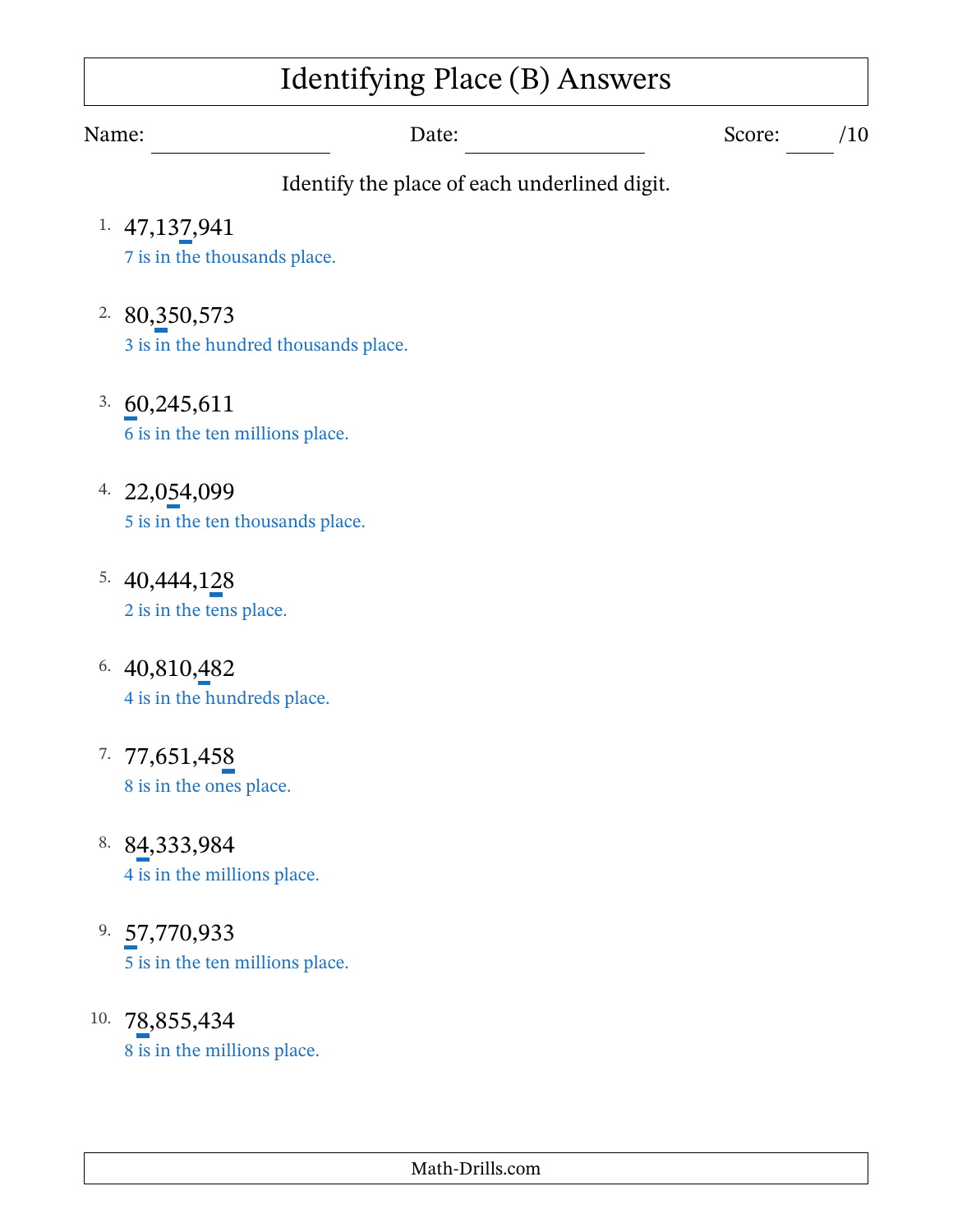| Identifying Place (C) |                                              |        |     |  |
|-----------------------|----------------------------------------------|--------|-----|--|
| Name:                 | Date:                                        | Score: | /10 |  |
|                       | Identify the place of each underlined digit. |        |     |  |
| 1. $48,365,257$       |                                              |        |     |  |
| 2.53,765,403          |                                              |        |     |  |
|                       |                                              |        |     |  |
| 26, 191, 164<br>3.    |                                              |        |     |  |
| 4. $39,756,226$       |                                              |        |     |  |
|                       |                                              |        |     |  |
| 5. $24,111,608$       |                                              |        |     |  |
| 6. 48,220,086         |                                              |        |     |  |
|                       |                                              |        |     |  |
| 7.62,677,639          |                                              |        |     |  |
| 8. $41,446,114$       |                                              |        |     |  |
|                       |                                              |        |     |  |
| 9. $51,841,758$       |                                              |        |     |  |
| 10.37,376,164         |                                              |        |     |  |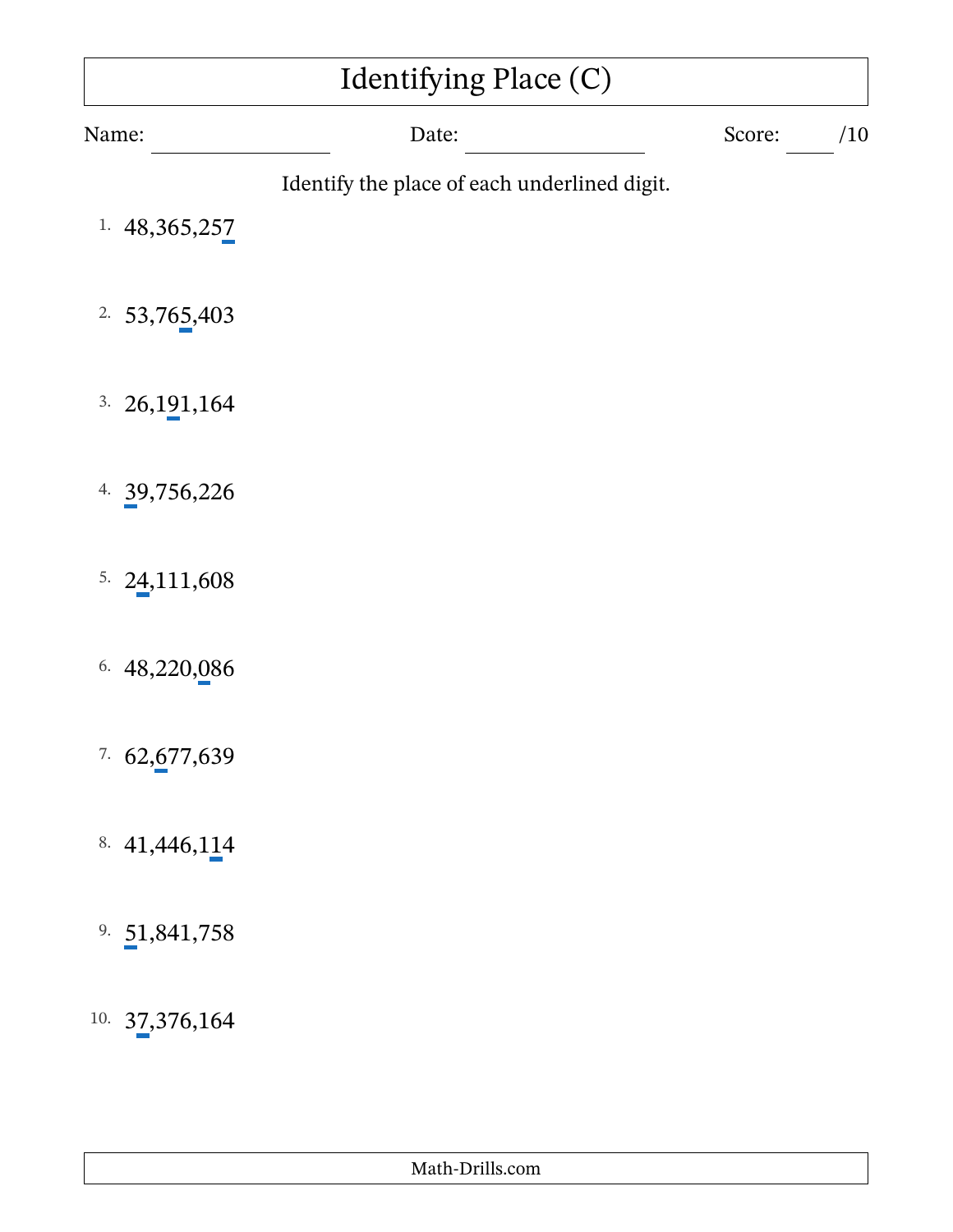# Identifying Place (C) Answers

Name: Date: Date: Score: /10

- 1. 48,365,257 7 is in the ones place.
- 2. 53,765,403 5 is in the thousands place.
- 3. 26,191,164 9 is in the ten thousands place.
- 4. 39,756,226 3 is in the ten millions place.
- 5. 24,111,608 4 is in the millions place.
- 6. 48,220,086 0 is in the hundreds place.
- 7. 62,677,639 6 is in the hundred thousands place.
- 8. 41,446,114 1 is in the tens place.
- 9. 51,841,758 5 is in the ten millions place.
- 10. 37,376,164 7 is in the millions place.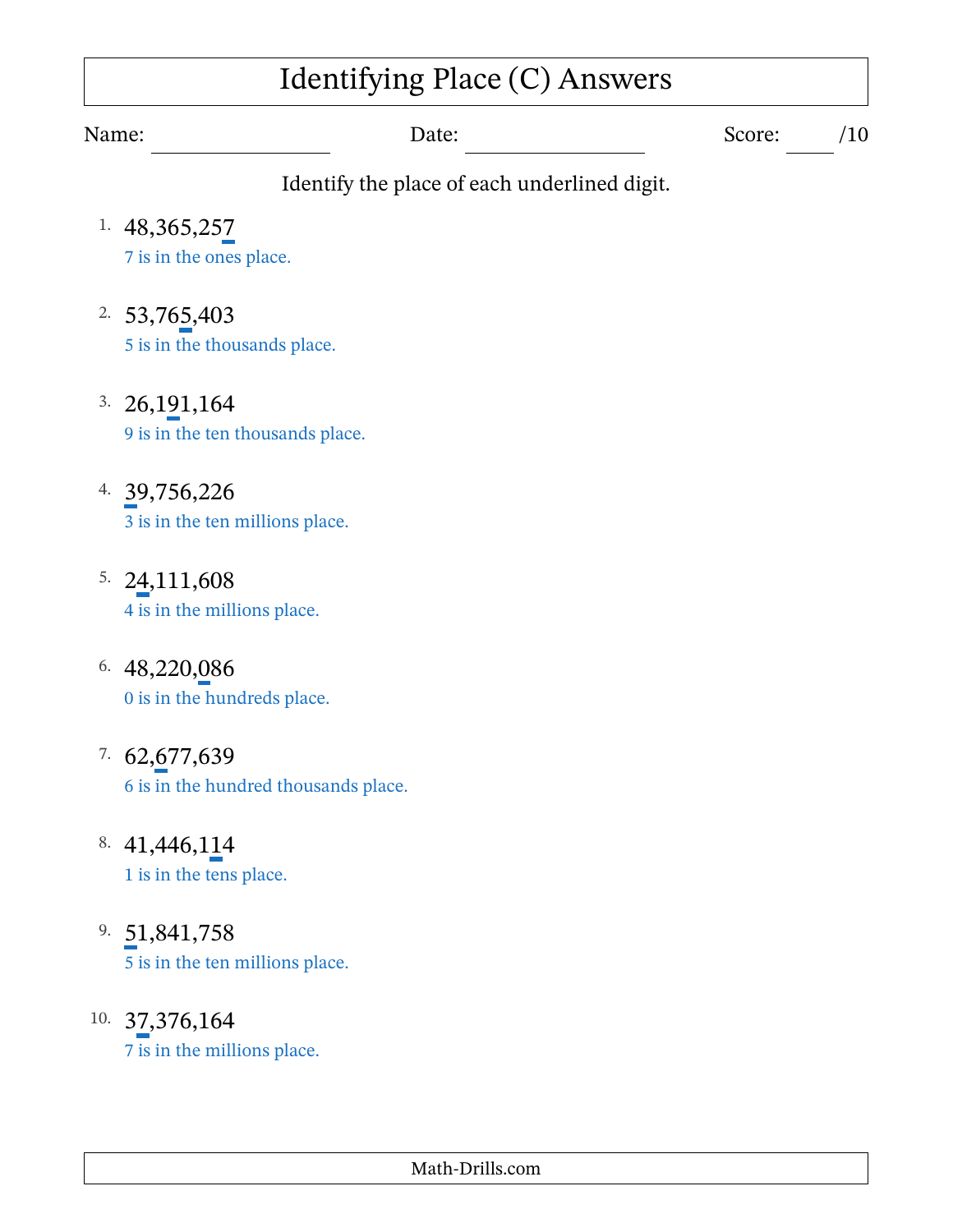| Identifying Place (D) |                                              |        |     |
|-----------------------|----------------------------------------------|--------|-----|
| Name:                 | Date:                                        | Score: | /10 |
| 94,703,168<br>1.      | Identify the place of each underlined digit. |        |     |
| 2.60,533,746          |                                              |        |     |
| 94,866,242<br>3.      |                                              |        |     |
| 4. $50,103,249$       |                                              |        |     |
| 5.22,355,124          |                                              |        |     |
| 90,803,804<br>6.      |                                              |        |     |
| 7.97,985,808          |                                              |        |     |
| 8. 80,632,872         |                                              |        |     |
| 9. $40,318,742$       |                                              |        |     |
| 10.11,137,923         |                                              |        |     |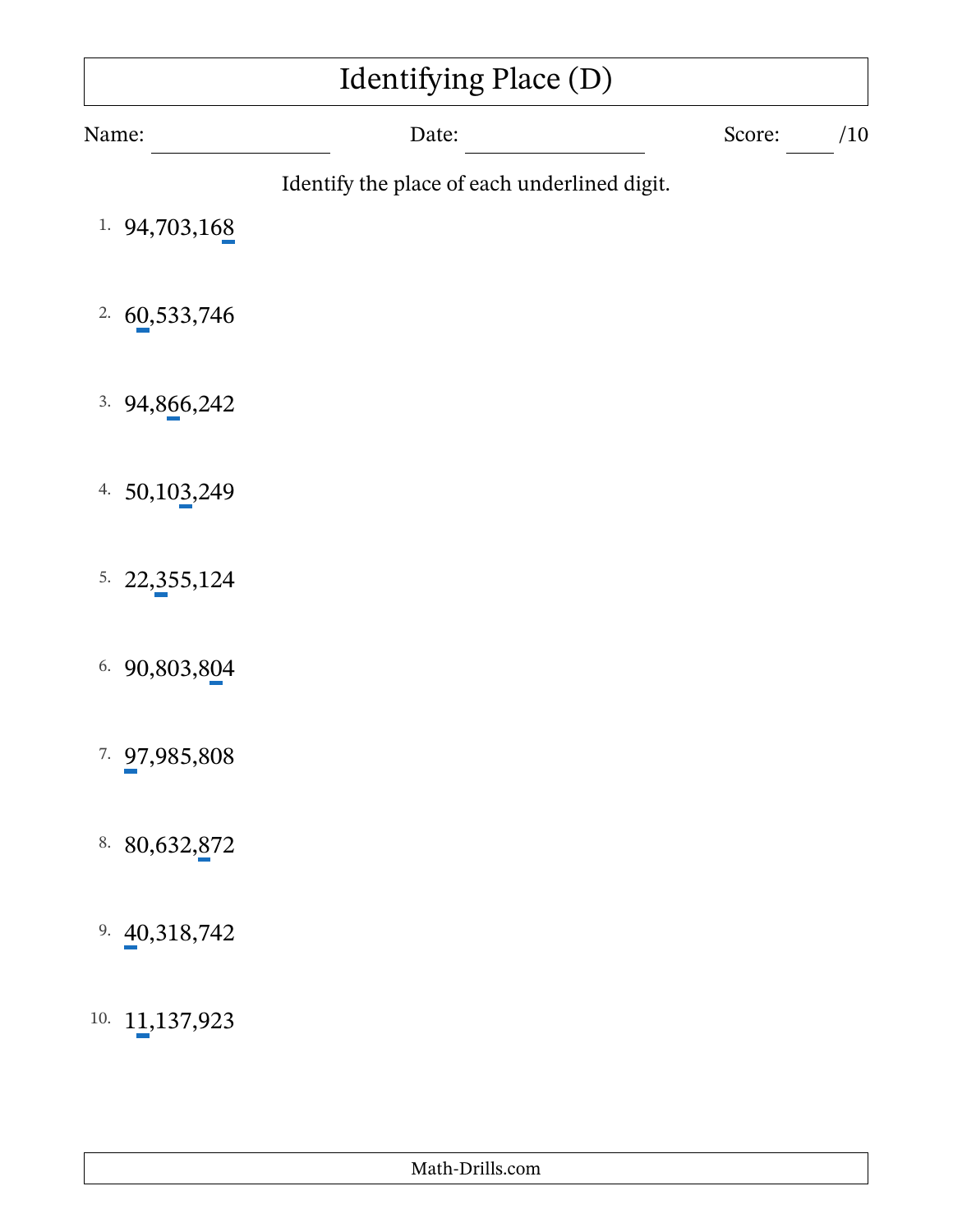# Identifying Place (D) Answers

Name: Date: Date: Score: /10

- 1. 94,703,168 8 is in the ones place.
- 2. 60,533,746 0 is in the millions place.
- 3. 94,866,242 6 is in the ten thousands place.
- 4. 50,103,249 3 is in the thousands place.
- 5. 22,355,124 3 is in the hundred thousands place.
- 6. 90,803,804 0 is in the tens place.
- 7. 97,985,808 9 is in the ten millions place.
- 8. 80,632,872 8 is in the hundreds place.
- 9. 40,318,742 4 is in the ten millions place.
- 10. 11,137,923 1 is in the millions place.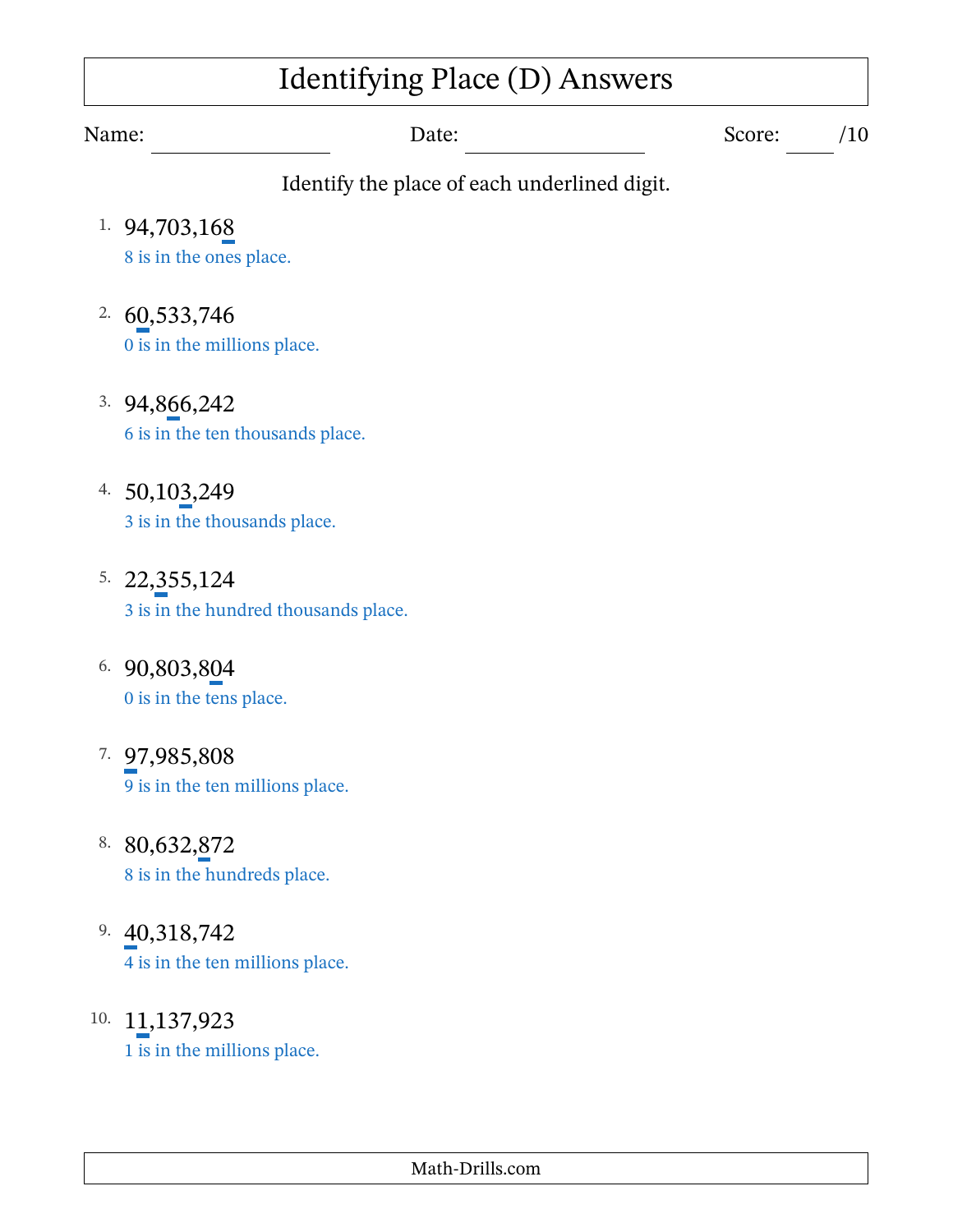| Identifying Place (E)   |                                              |        |     |
|-------------------------|----------------------------------------------|--------|-----|
| Name:                   | Date:                                        | Score: | /10 |
| 91,049,859<br>1.        | Identify the place of each underlined digit. |        |     |
| 2.40,876,193            |                                              |        |     |
| 3.79,438,790            |                                              |        |     |
| 4. 88,947,845           |                                              |        |     |
| 5. 25, 289, 726         |                                              |        |     |
| 6. 12,535,270           |                                              |        |     |
| <sup>7</sup> 48,439,357 |                                              |        |     |
| 8. 88,065,961           |                                              |        |     |
| 9. $15,242,185$         |                                              |        |     |
| 10.52,878,374           |                                              |        |     |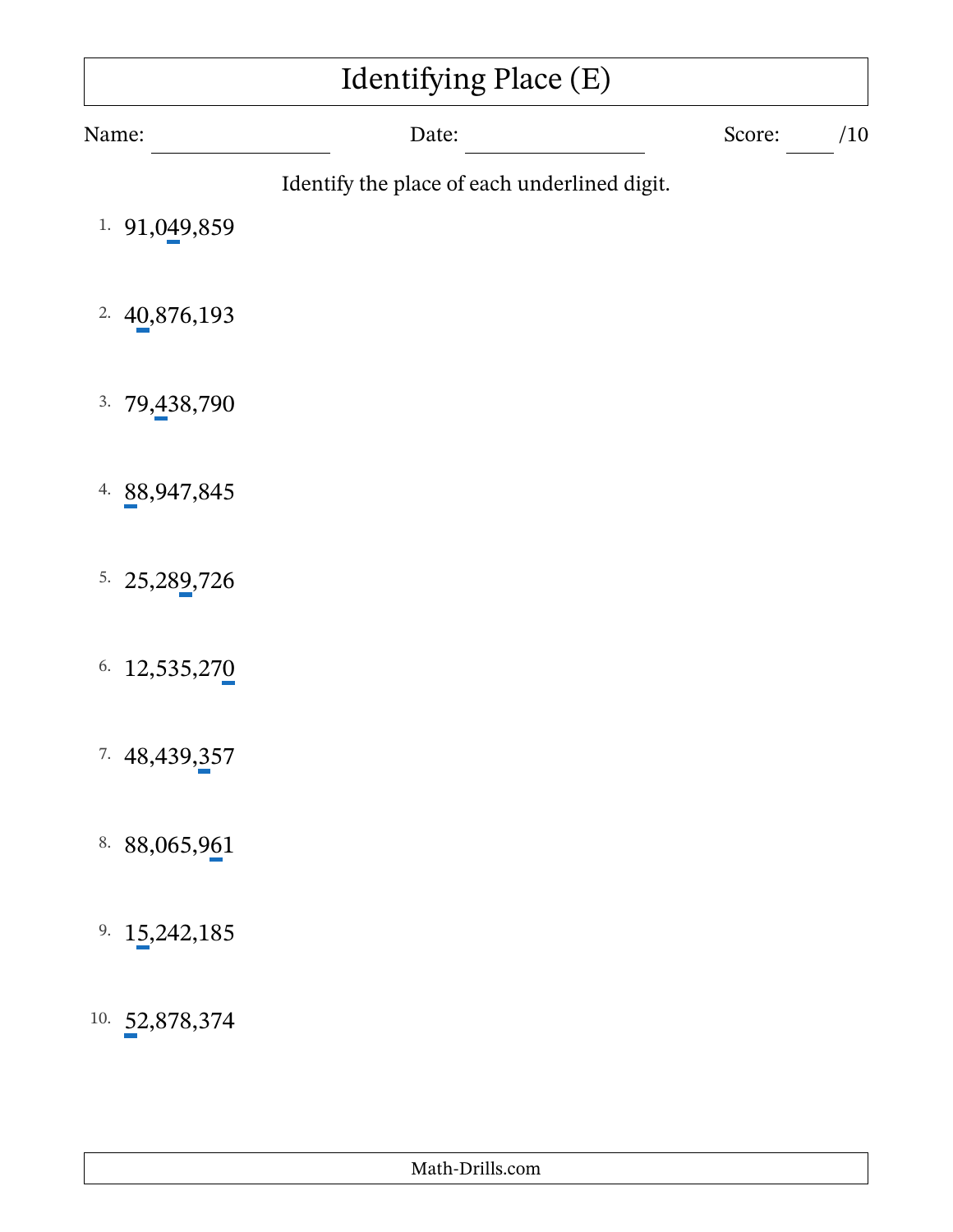## Identifying Place (E) Answers

Name: Date: Date: Score: /10

- 1. 91,049,859 4 is in the ten thousands place.
- 2. 40,876,193 0 is in the millions place.
- 3. 79,438,790 4 is in the hundred thousands place.
- 4. 88,947,845 8 is in the ten millions place.
- 5. 25,289,726 9 is in the thousands place.
- 6. 12,535,270 0 is in the ones place.
- 7. 48,439,357 3 is in the hundreds place.
- 8. 88,065,961 6 is in the tens place.
- 9. 15,242,185 5 is in the millions place.
- 10. 52,878,374 5 is in the ten millions place.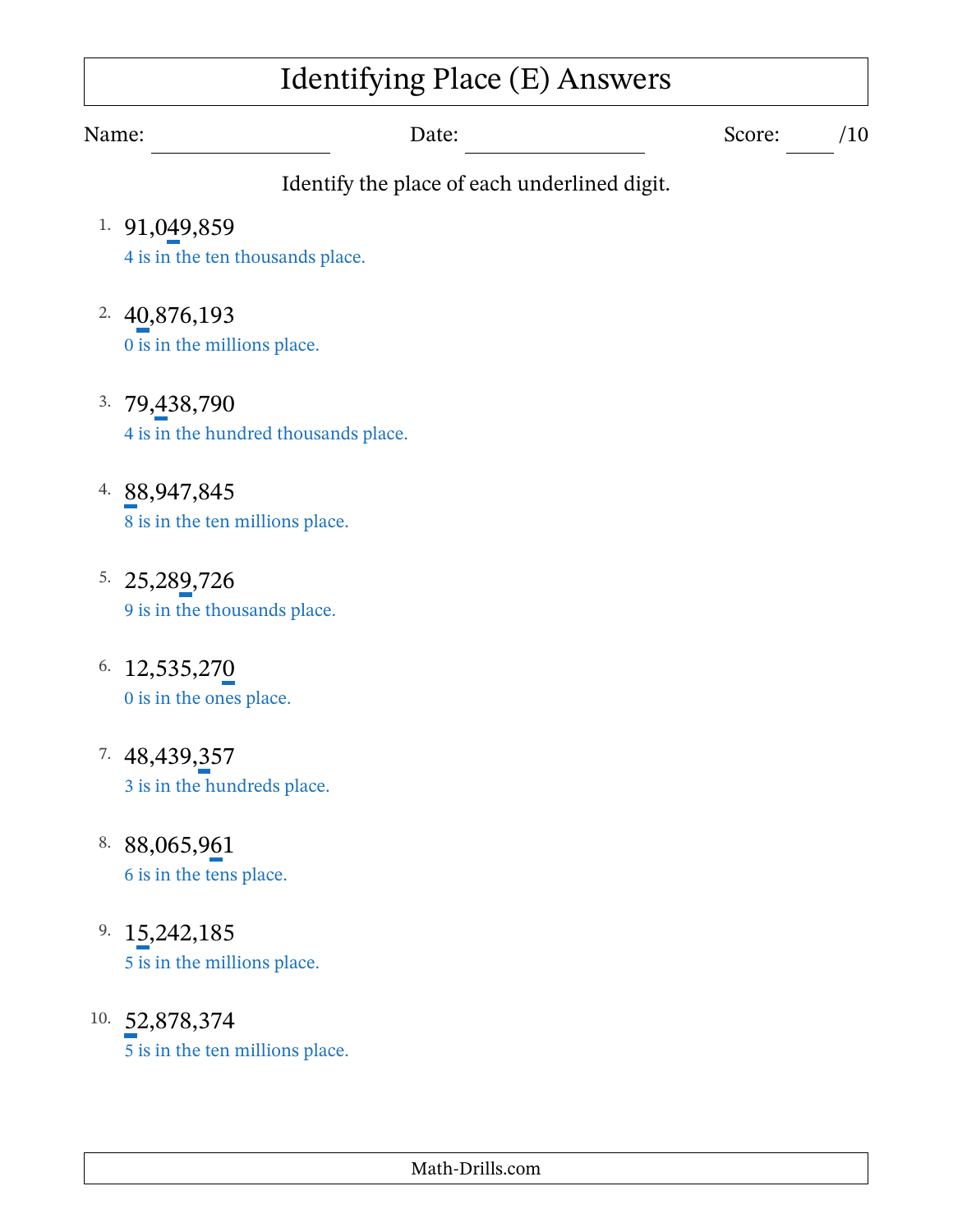| Identifying Place (F) |                                              |        |     |
|-----------------------|----------------------------------------------|--------|-----|
| Name:                 | Date:                                        | Score: | /10 |
| 18,335,095<br>1.      | Identify the place of each underlined digit. |        |     |
| 2.99,168,673          |                                              |        |     |
| 18,516,222<br>3.      |                                              |        |     |
| 4. 72,348,000         |                                              |        |     |
| 5.61,071,445          |                                              |        |     |
| 6.56,660,206          |                                              |        |     |
| 7.63,744,141          |                                              |        |     |
| 8. 72,217,891         |                                              |        |     |
| 9. $70,612,544$       |                                              |        |     |
| 10. 86,303,563        |                                              |        |     |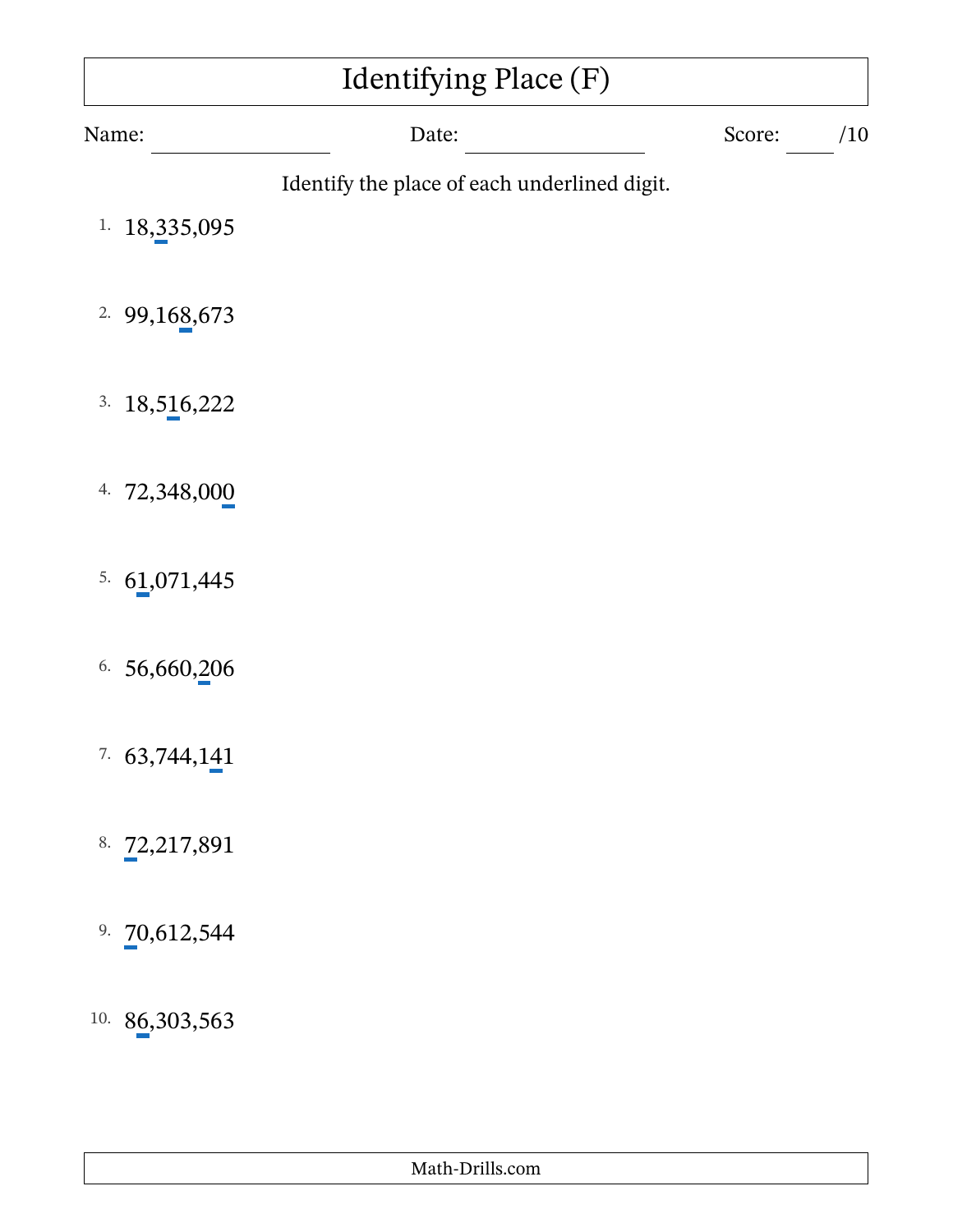# Identifying Place (F) Answers

Name: Date: Date: Score: /10

- 1. 18,335,095 3 is in the hundred thousands place.
- 2. 99,168,673 8 is in the thousands place.
- 3. 18,516,222 1 is in the ten thousands place.
- 4. 72,348,000 0 is in the ones place.
- 5. 61,071,445 1 is in the millions place.
- 6. 56,660,206 2 is in the hundreds place.
- 7. 63,744,141 4 is in the tens place.
- 8. 72,217,891 7 is in the ten millions place.
- 9. 70,612,544 7 is in the ten millions place.
- 10. 86,303,563 6 is in the millions place.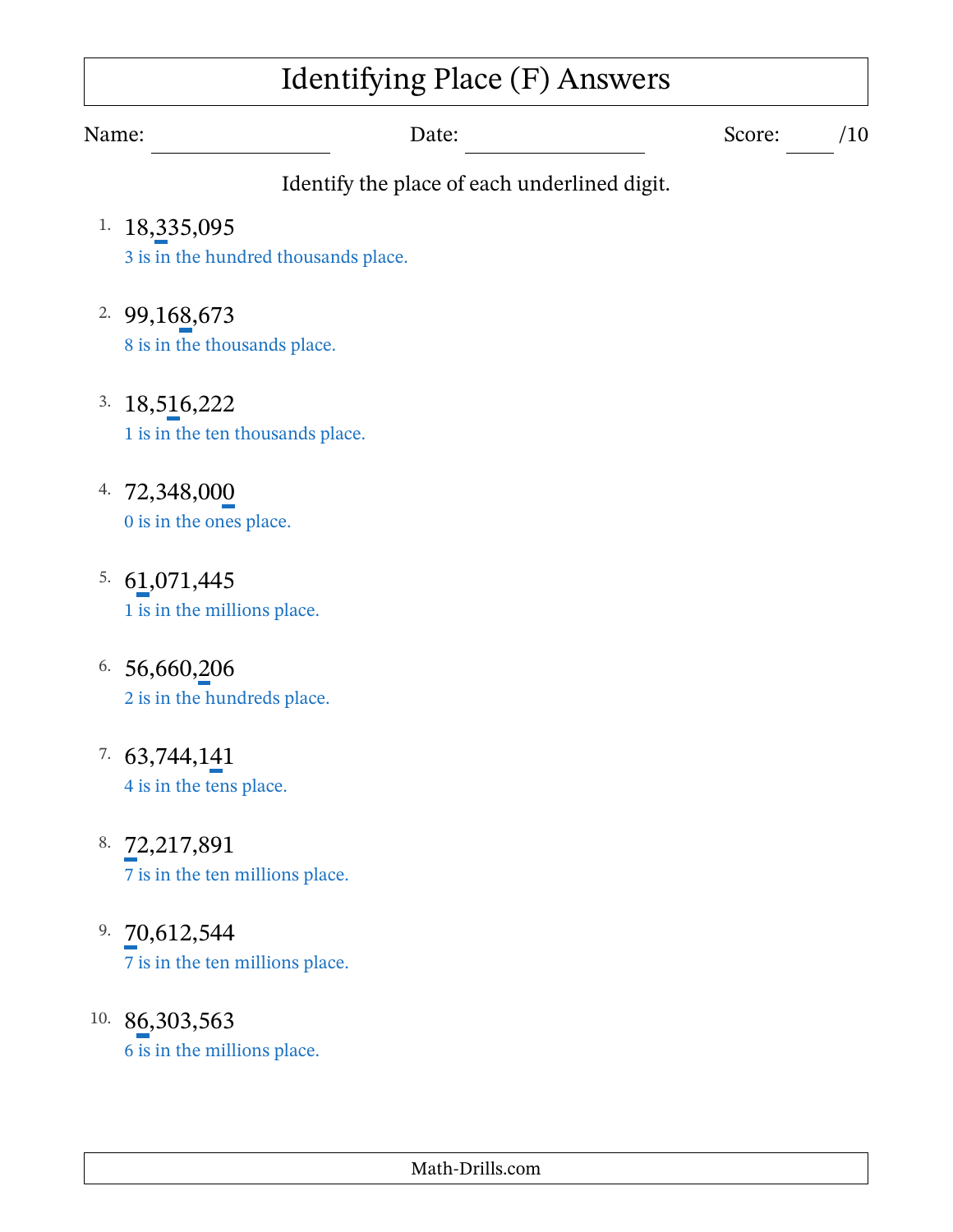| Identifying Place (G) |                                              |        |     |
|-----------------------|----------------------------------------------|--------|-----|
| Name:                 | Date:                                        | Score: | /10 |
| 1. $86,438,055$       | Identify the place of each underlined digit. |        |     |
| 2.89,506,548          |                                              |        |     |
| 3.<br>63, 135, 280    |                                              |        |     |
| 4. $28,514,688$       |                                              |        |     |
| 5.84,556,188          |                                              |        |     |
| 6.53,216,883          |                                              |        |     |
| $7. \ \ 38,184,204$   |                                              |        |     |
| 8. 29, 341, 511       |                                              |        |     |
| 9. $77,324,263$       |                                              |        |     |
| 10.83,643,284         |                                              |        |     |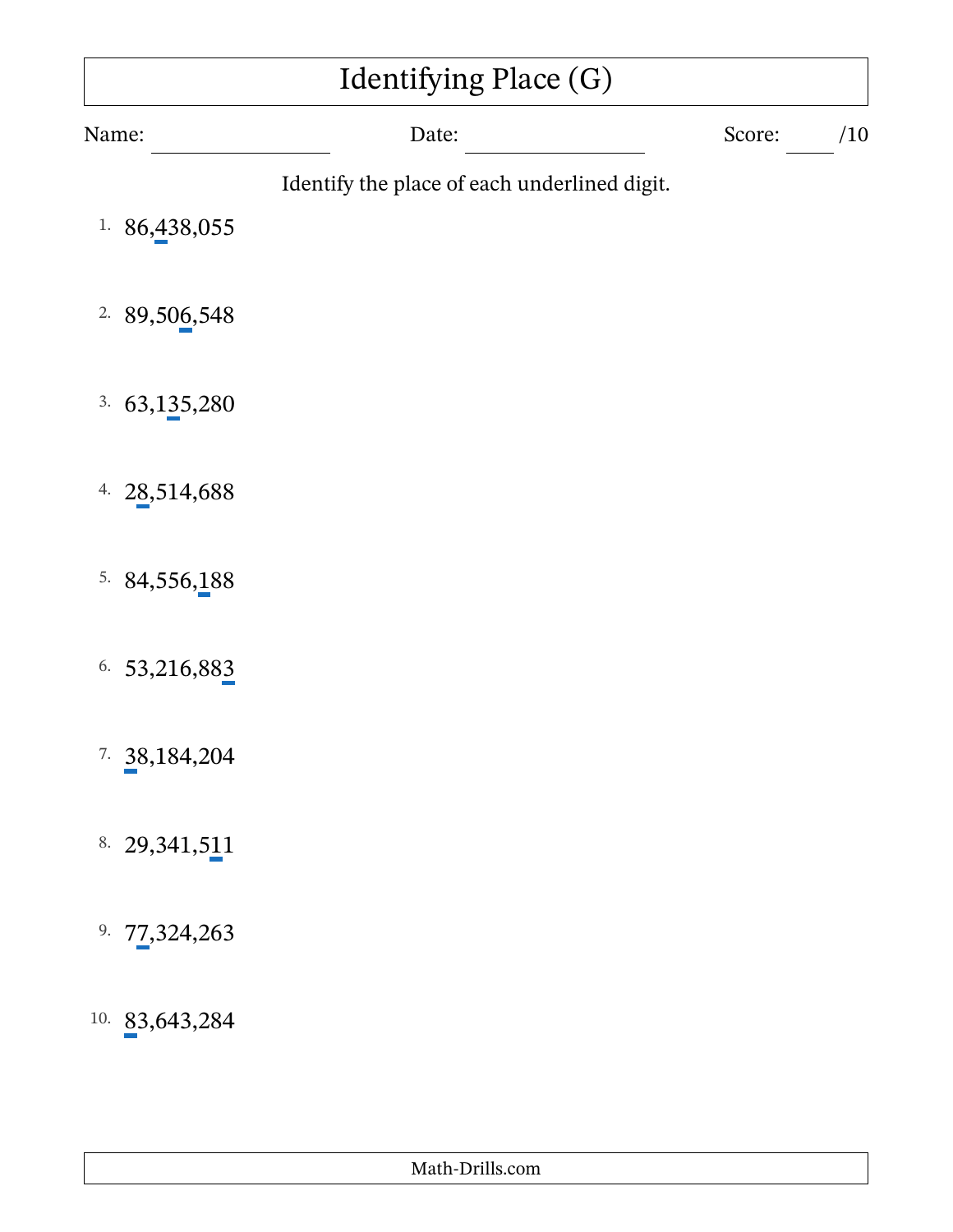# Identifying Place (G) Answers

- 1. 86,438,055 4 is in the hundred thousands place.
- 2. 89,506,548 6 is in the thousands place.
- 3. 63,135,280 3 is in the ten thousands place.
- 4. 28,514,688 8 is in the millions place.
- 5. 84,556,188 1 is in the hundreds place.
- 6. 53,216,883 3 is in the ones place.
- 7. 38,184,204 3 is in the ten millions place.
- 8. 29,341,511 1 is in the tens place.
- 9. 77,324,263 7 is in the millions place.
- 10. 83,643,284 8 is in the ten millions place.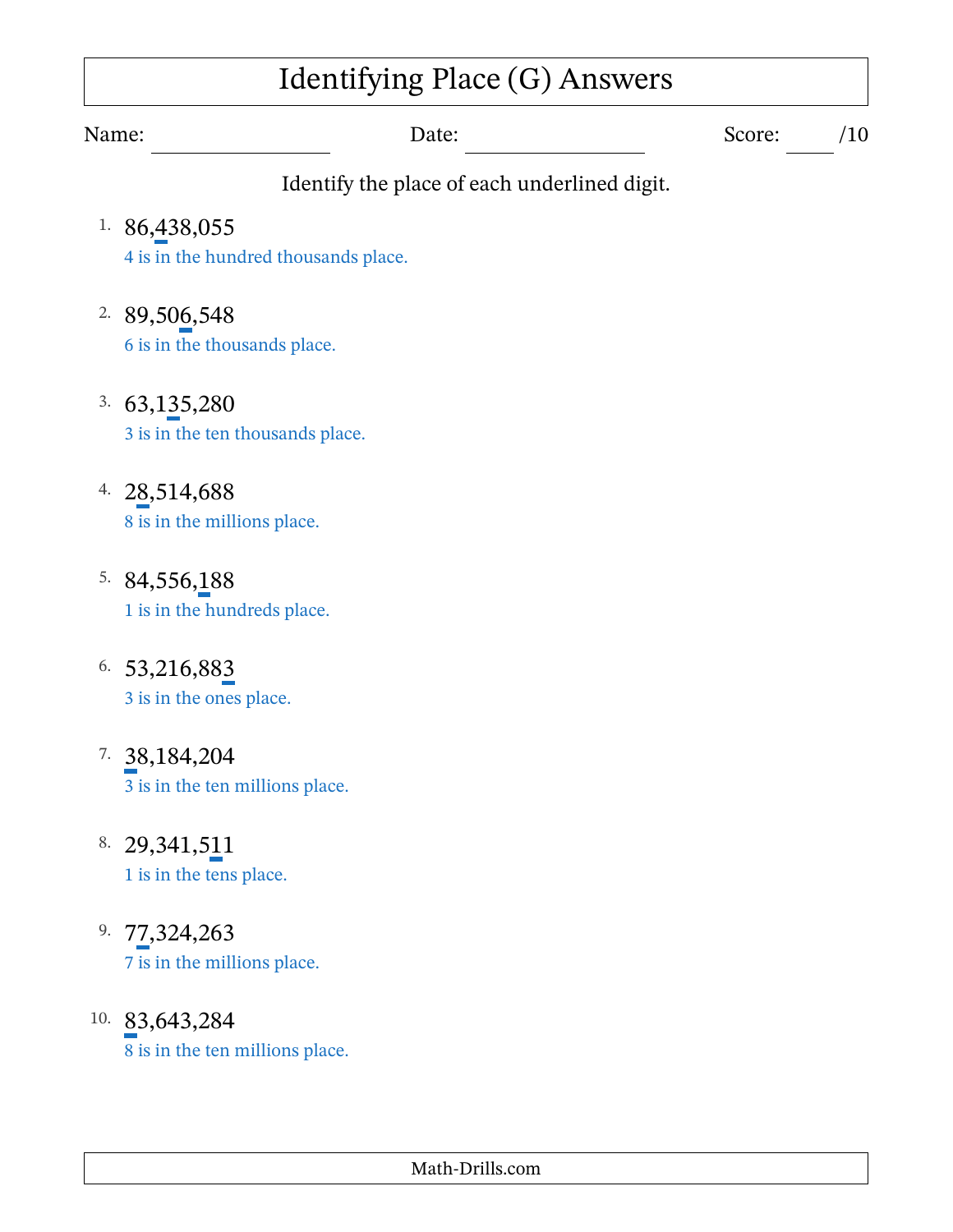| Identifying Place (H)    |                                              |        |     |  |
|--------------------------|----------------------------------------------|--------|-----|--|
| Name:                    | Date:                                        | Score: | /10 |  |
| <sup>1.</sup> 40,064,978 | Identify the place of each underlined digit. |        |     |  |
| 2.72,749,136             |                                              |        |     |  |
| 3.43,683,674             |                                              |        |     |  |
| 4. 53, 195, 783          |                                              |        |     |  |
| 5.65,748,451             |                                              |        |     |  |
| 71,855,602<br>6.         |                                              |        |     |  |
| 7.70,393,857             |                                              |        |     |  |
| 8. $52,816,964$          |                                              |        |     |  |
| 9. $26,764,818$          |                                              |        |     |  |
| 10. 77,545,862           |                                              |        |     |  |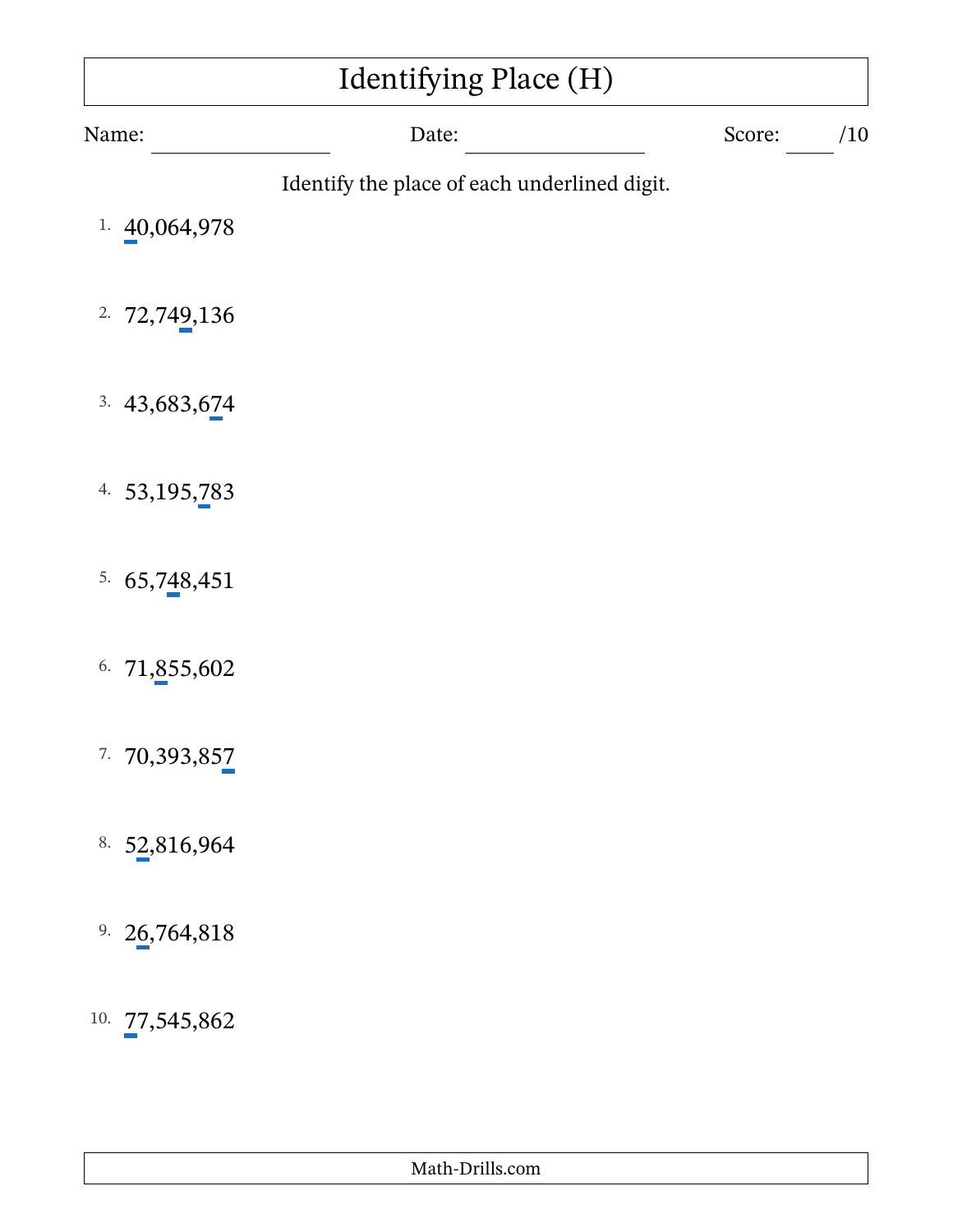## Identifying Place (H) Answers

Name: Date: Date: Score: /10

- 1. 40,064,978 4 is in the ten millions place.
- 2. 72,749,136 9 is in the thousands place.
- 3. 43,683,674 7 is in the tens place.
- 4. 53,195,783 7 is in the hundreds place.
- 5. 65,748,451 4 is in the ten thousands place.
- 6. 71,855,602 8 is in the hundred thousands place.
- 7. 70,393,857 7 is in the ones place.
- 8. 52,816,964 2 is in the millions place.
- 9. 26,764,818 6 is in the millions place.
- 10. 77,545,862 7 is in the ten millions place.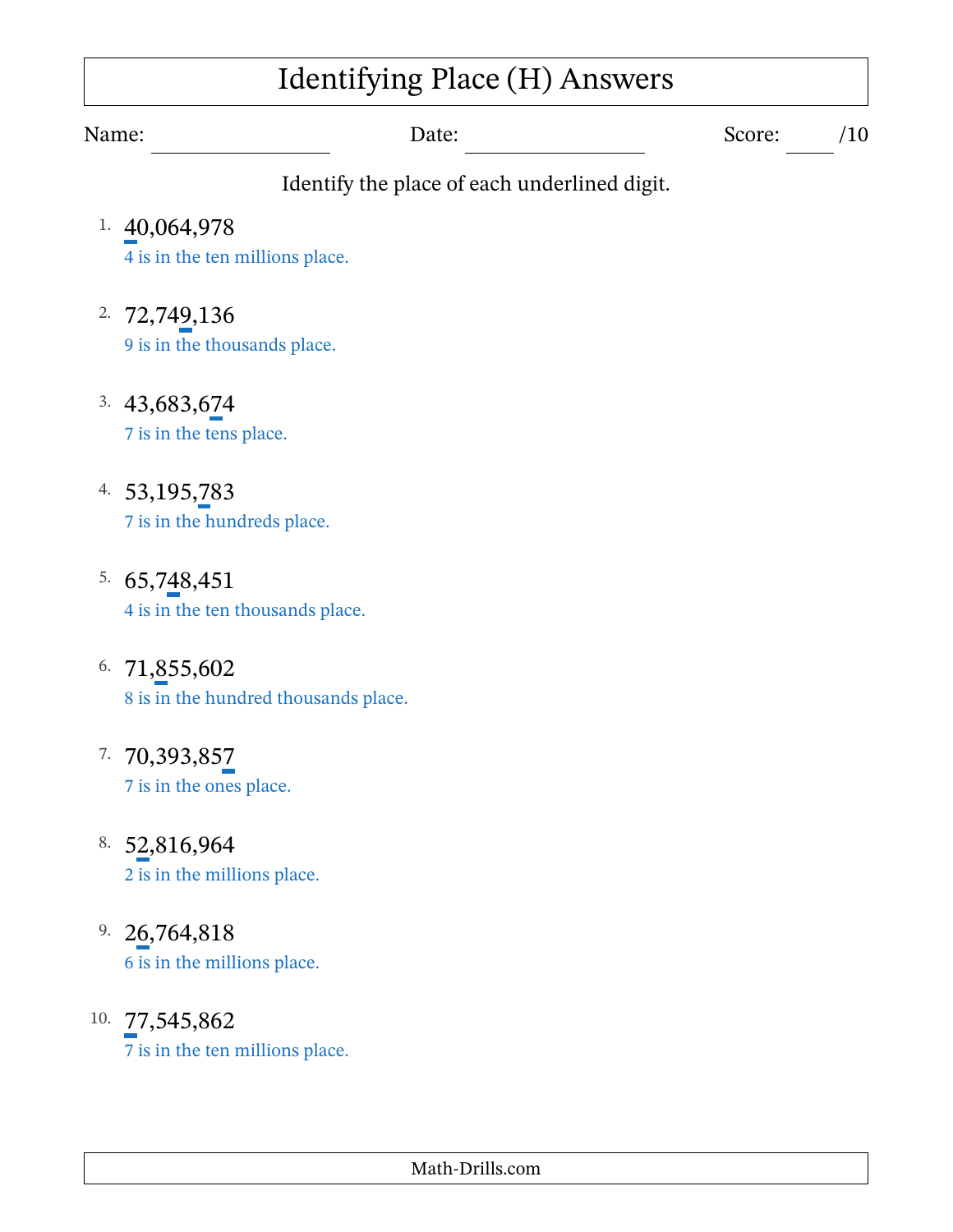| Identifying Place (I)    |                                              |        |     |  |
|--------------------------|----------------------------------------------|--------|-----|--|
| Name:                    | Date:                                        | Score: | /10 |  |
|                          | Identify the place of each underlined digit. |        |     |  |
| <sup>1.</sup> 13,820,531 |                                              |        |     |  |
| 2.83,575,532             |                                              |        |     |  |
| 3.90,758,253             |                                              |        |     |  |
| 4. 45,075,893            |                                              |        |     |  |
| 5.92,443,826             |                                              |        |     |  |
| 6. 44,888,049            |                                              |        |     |  |
| 7. 80,989,865            |                                              |        |     |  |
| 8. $76,971,581$          |                                              |        |     |  |
| 18,964,681<br>9.         |                                              |        |     |  |
| 10. 29,612,987           |                                              |        |     |  |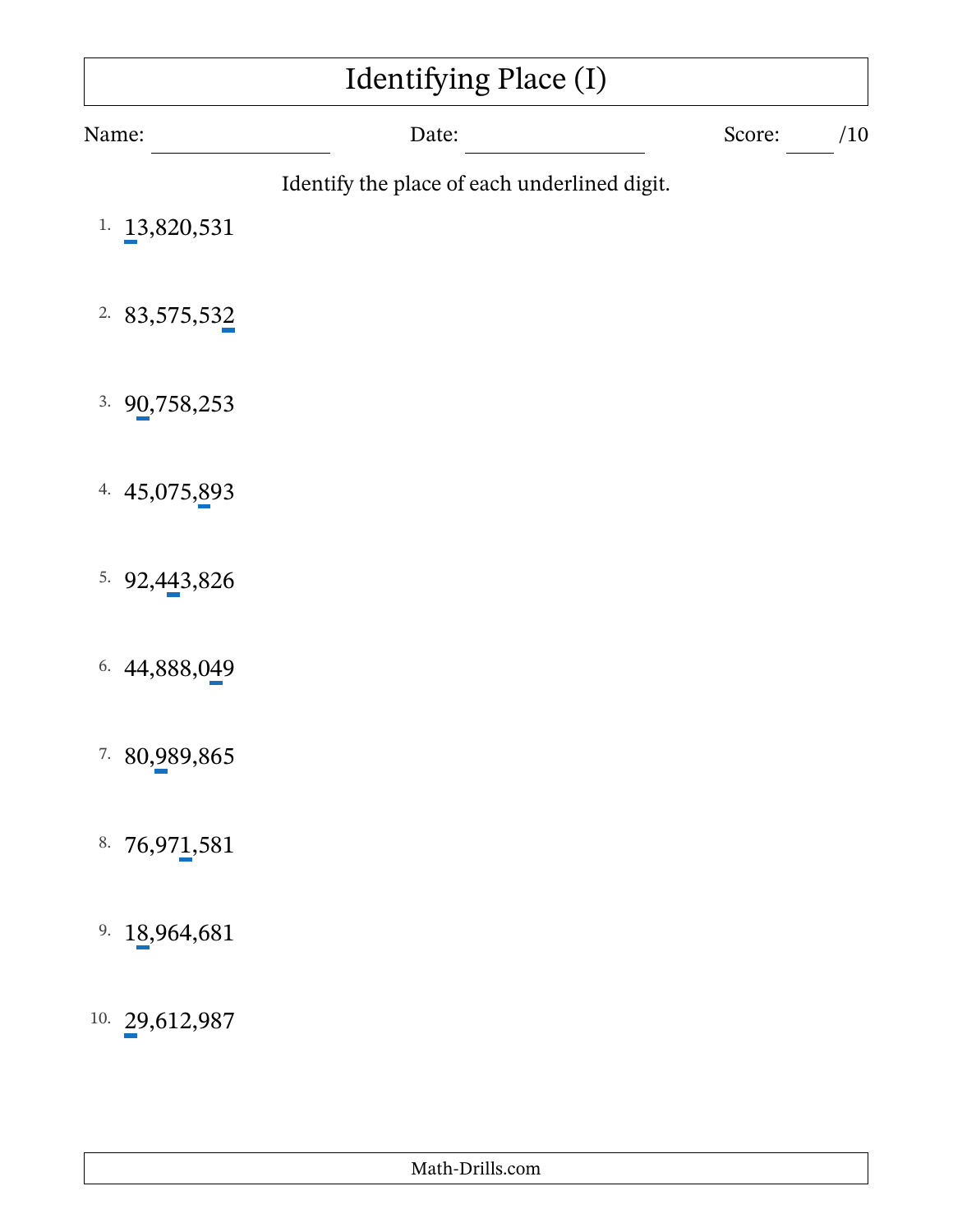# Identifying Place (I) Answers

Name: Date: Date: Score: /10

- 1. 13,820,531 1 is in the ten millions place.
- 2. 83,575,532 2 is in the ones place.
- 3. 90,758,253 0 is in the millions place.
- 4. 45,075,893 8 is in the hundreds place.
- 5. 92,443,826 4 is in the ten thousands place.
- 6. 44,888,049 4 is in the tens place.
- 7. 80,989,865 9 is in the hundred thousands place.
- 8. 76,971,581 1 is in the thousands place.
- 9. 18,964,681 8 is in the millions place.
- 10. 29,612,987 2 is in the ten millions place.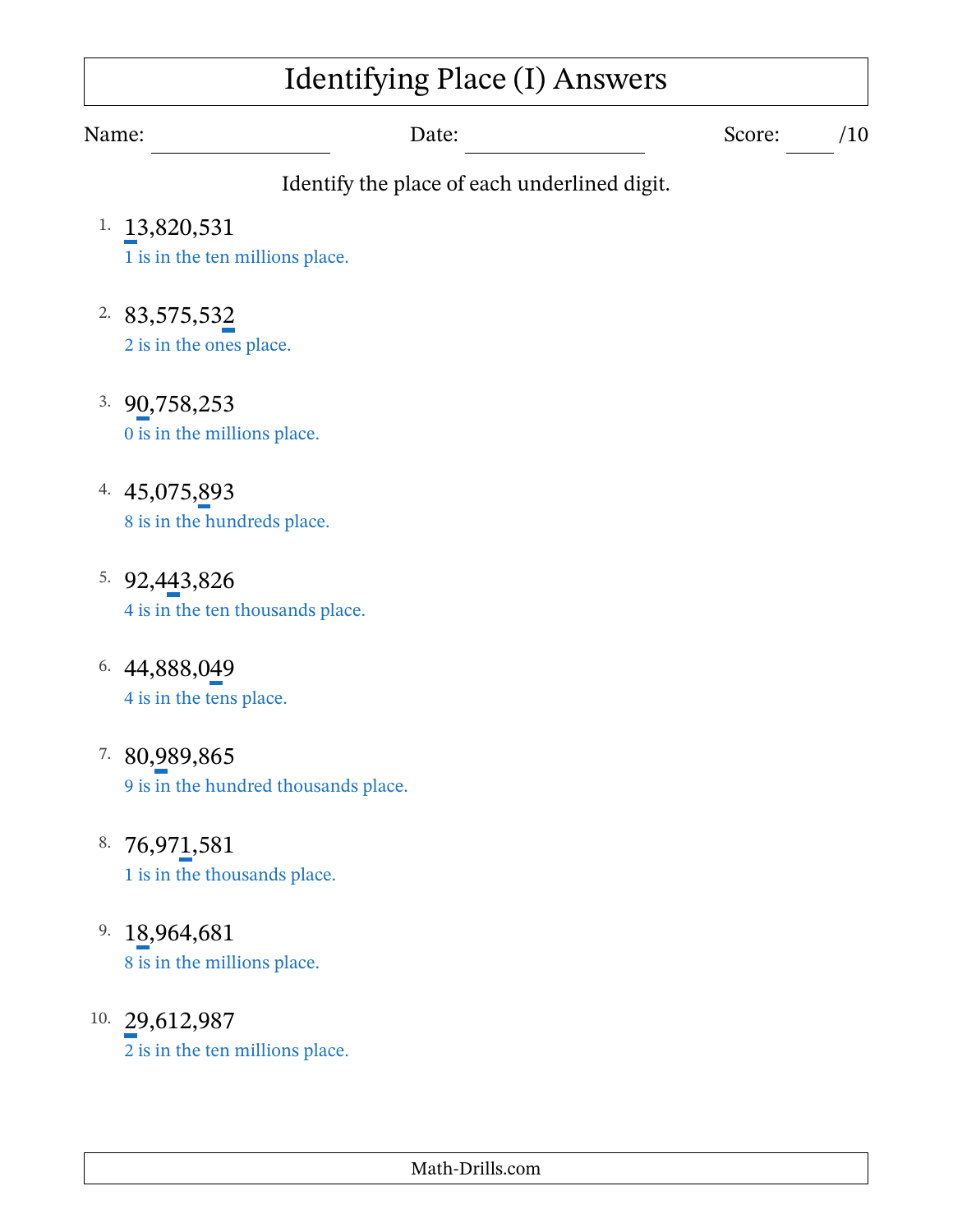| Identifying Place (J) |                                              |        |     |  |
|-----------------------|----------------------------------------------|--------|-----|--|
| Name:                 | Date:                                        | Score: | /10 |  |
| 1. $68,408,850$       | Identify the place of each underlined digit. |        |     |  |
| 2.37,221,802          |                                              |        |     |  |
| 3.94,103,813          |                                              |        |     |  |
| 4. $62,014,791$       |                                              |        |     |  |
| 5.<br>75,299,388      |                                              |        |     |  |
| 6. 83,510,089         |                                              |        |     |  |
| 7.46,801,367          |                                              |        |     |  |
| 8. 77,120,382         |                                              |        |     |  |
| 53,603,099<br>9.      |                                              |        |     |  |
| 10.41,462,716         |                                              |        |     |  |